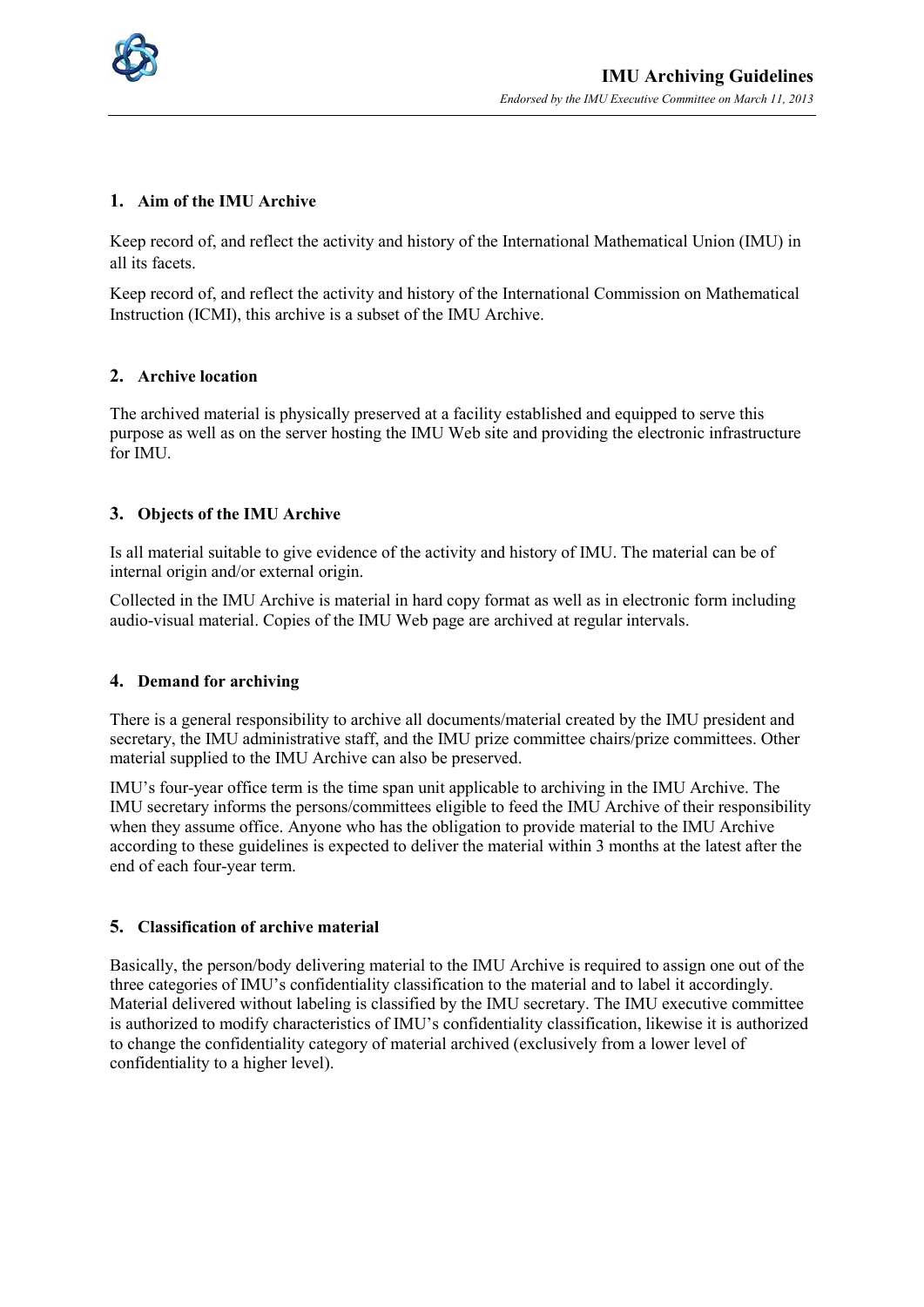

# **6. IMU categories of confidentiality and access**

| <b>IMU</b><br>category of | A)<br>General unclassified                                                                                                                                                                                                                                                                                                                                                                                         | B)<br>Union internal use only                                                                                                                                                                                                                                                                              | $\mathcal{C}$<br>Confidential                                                                                                                                                                                                                                                                                                                                                                                                                                                                                                |
|---------------------------|--------------------------------------------------------------------------------------------------------------------------------------------------------------------------------------------------------------------------------------------------------------------------------------------------------------------------------------------------------------------------------------------------------------------|------------------------------------------------------------------------------------------------------------------------------------------------------------------------------------------------------------------------------------------------------------------------------------------------------------|------------------------------------------------------------------------------------------------------------------------------------------------------------------------------------------------------------------------------------------------------------------------------------------------------------------------------------------------------------------------------------------------------------------------------------------------------------------------------------------------------------------------------|
| confidentiality           |                                                                                                                                                                                                                                                                                                                                                                                                                    |                                                                                                                                                                                                                                                                                                            |                                                                                                                                                                                                                                                                                                                                                                                                                                                                                                                              |
| Embargo time<br>(years)   | $\mathbf{0}$                                                                                                                                                                                                                                                                                                                                                                                                       | 20                                                                                                                                                                                                                                                                                                         | 70                                                                                                                                                                                                                                                                                                                                                                                                                                                                                                                           |
| Public access             | Immediately.                                                                                                                                                                                                                                                                                                                                                                                                       | After 20 years of the end of<br>the four-year term during<br>which the material was<br>created.                                                                                                                                                                                                            | After 70 years of the end<br>of the four-year term<br>during which the material<br>was created.                                                                                                                                                                                                                                                                                                                                                                                                                              |
| Availability              | The material is available<br>to everybody. Copying<br>permitted subject to<br>copyright restrictions.                                                                                                                                                                                                                                                                                                              | During embargo:<br>The material is available to<br>IMU officers, IMU EC, IMU<br>administrative staff.<br>After embargo time:<br>Category A) applies.                                                                                                                                                       | During embargo:<br>The material is available<br>to IMU officers, IMU EC,<br>IMU administrative staff,<br>except for material of<br>IMU prize selection<br>committees.<br>After embargo time:<br>Category A) applies.                                                                                                                                                                                                                                                                                                         |
| Exceptions                |                                                                                                                                                                                                                                                                                                                                                                                                                    | The IMU EC may grant,<br>upon request, access before<br>the end of the embargo time<br>for purposes of research in<br>intellectual history or for<br>reasons of law.                                                                                                                                       | The IMU EC may grant,<br>upon request, access<br>before the end of the<br>embargo time for<br>purposes of research in<br>intellectual history or for<br>reasons of law.                                                                                                                                                                                                                                                                                                                                                      |
| Examples of<br>material   | Printed matter such as<br>books, journals,<br>brochures, press<br>releases<br>All contents of the<br>IMU Web site<br>including the ICM<br>Web sites<br>Contents of other Web<br>lo<br>sites concerning the<br>IMU, its<br>representatives or<br>commissions<br>Artifacts of events as<br>$\bullet$<br>well posters and<br>promotional items<br>Interviews (only with<br>$\bullet$<br>the interviewee's<br>consent) | Minutes<br> .<br>Correspondences,<br>$\bullet$<br>discussions within the EC<br>and other committees<br>Agreements with persons<br>$\bullet$<br>or institutions<br>ICM documents (e.g., Site<br>$\bullet$<br>Committee)<br>Financial items that are<br>lo<br>not, by statute already<br>publicly accessible | All discussions,<br>statements,<br>correspondences<br>concerning the<br>nominees and<br>nominators, as well as<br>investigations and<br>opinions related to the<br>IMU awards (that is:<br>Fields Medal, Rolf<br>Nevanlinna Prize, Carl<br>Friedrich Gauss Prize,<br>Chern Medal Award,<br>Leelavati Prize, and any<br>other future prize)<br>Non-official political or<br>$\bullet$<br>personal statements<br>Oral history tapes,<br>$\bullet$<br>videos and transcripts<br>(the content of which is<br>subject to embargo) |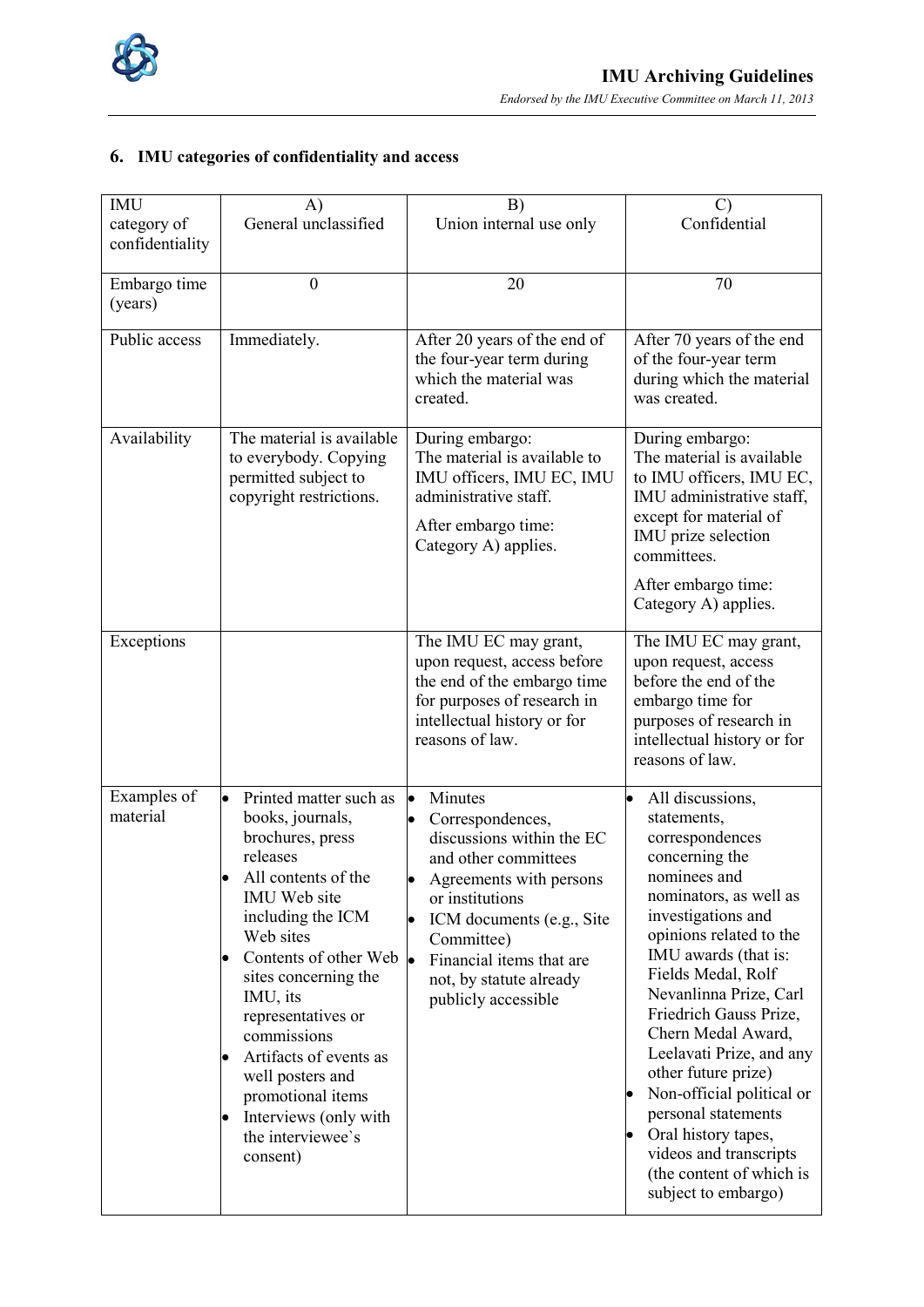

# **IMU Archiving Guidelines**

*Endorsed by the IMU Executive Committee on March 11, 2013*

| Remarks | Although there may be<br>cases in which drafts are<br>archived as well,<br>typically only the final<br>version of a document is<br>archived to reflect the<br>activity and history of<br>IMU. The person<br>generating the document<br>will make this decision.<br>Any EC members can<br>request that some<br>additional documents be<br>archived. | Although there may be cases<br>in which drafts are archived<br>as well, typically only the<br>final version of a document<br>is archived to reflect the<br>activity and history of IMU.<br>The person generating the<br>document will make this<br>decision. Any EC members<br>can request that some<br>additional documents be<br>archived. | Although there may be<br>cases in which drafts are<br>archived as well, typically<br>only the final version of a<br>document is archived to<br>reflect the activity and<br>history of IMU. The<br>person generating the<br>document will make this<br>decision. Any EC<br>members can request that<br>some additional<br>documents be archived. |
|---------|----------------------------------------------------------------------------------------------------------------------------------------------------------------------------------------------------------------------------------------------------------------------------------------------------------------------------------------------------|----------------------------------------------------------------------------------------------------------------------------------------------------------------------------------------------------------------------------------------------------------------------------------------------------------------------------------------------|-------------------------------------------------------------------------------------------------------------------------------------------------------------------------------------------------------------------------------------------------------------------------------------------------------------------------------------------------|

# **7. Transfer of material to the IMU Archive**

When material has reached the IMU Archive the archivist assigns a unique accession number, registers the category of confidentiality, and enters the records into the IMU Archive database.

### *Instructions for the transfer of hard copy records and materials to the IMU Archive*

- Contact the IMU archivist and/or the IMU Archive curator, and additionally the IMU technician, to notify the transfer and agree on the details.
- List and box the records: The transfer should be accompanied by a transfer list. When the boxes are ready, e-mail a copy of the transfer list to the IMU Archive.
- Label category of confidentiality.
- Identify all information clearly (e.g., box number, file title, item).

### *Instructions for the transfer of electronic/digital records to the IMU Archive*

General information:

- Before starting the transfer process, consult the IMU technician and the IMU archivist who will coordinate the transfer of the records. Items of importance are:
	- o Formats, organization, and amount of records that are to be transferred.
	- o The format of documents should be an open format. The ISO standard PDF/A is preferred.<br>
	Preparation and tools available for transfer
	- Preparation and tools available for transfer.
	- o Capture and storage of these records (e.g., CDs, DVDs, hard drives) or transfer via Internet.
	- o Label category of confidentiality.

### E-mail correspondence:

Every e-mail received at the address secretary@mathunion.org and president@mathunion.org is automatically archived. If the IMU secretary and the IMU president, respectively, wish to archive email they send they have to insert their e-mail address secretary@mathunion.org and  $president@math$ mathunion.org, respectively, in the Cc line.

- Make arrangements with the IMU technician for transfer of the records in electronic format that are to be stored in the IMU server environment.
- Archiving of e-mail records in electronic format requires that specific system information be provided to IMU before approval can be granted (file format information, export format for e-mail messages, metadata, transmission and receipt data, attachment management information).
- There are no finalized solutions for e-mail archiving yet.